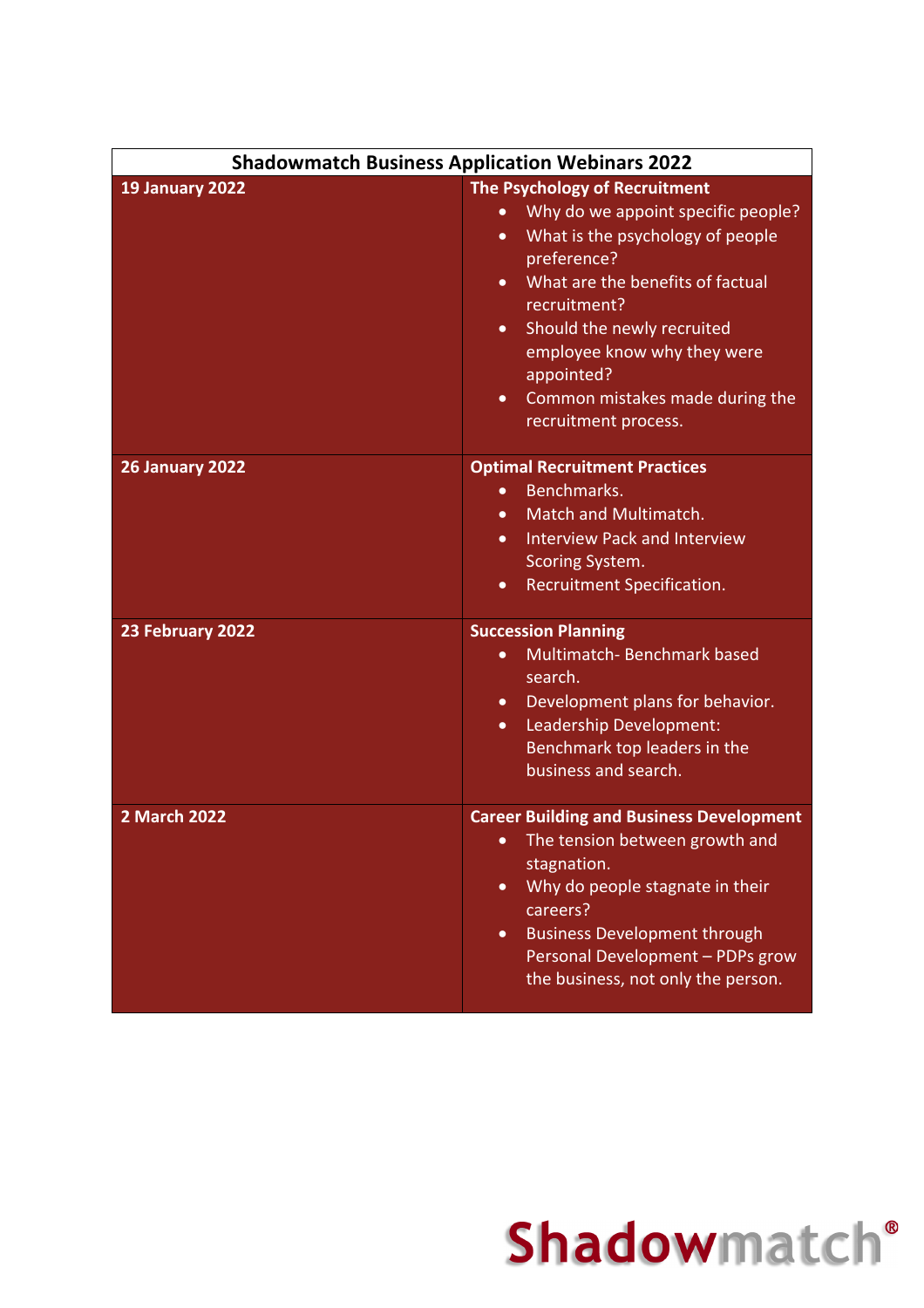| <b>30 March 2022</b> | The Impact and Management of<br><b>Retrenchments</b><br>What is the psychological impact of<br>$\bullet$<br>retrenchment?<br>What is the social impact of<br>$\bullet$<br>retrenchment?<br>Most critical business risks related<br>$\bullet$<br>to retrenchments.<br>How should it be managed?<br>$\bullet$                                                                     |
|----------------------|---------------------------------------------------------------------------------------------------------------------------------------------------------------------------------------------------------------------------------------------------------------------------------------------------------------------------------------------------------------------------------|
| <b>6 April 2022</b>  | <b>Planned Retrenchments</b><br>Keep most skilled people.<br>$\bullet$<br>Keep individuals who best fit top<br>$\bullet$<br>performing Benchmarks.<br>Provide those retrenched with<br>$\bullet$<br><b>Career Reports and Career</b><br>Coaching.                                                                                                                               |
| 4 May 2022           | Team Dynamics - The Psychology of<br><b>Teams</b><br>Different Team Types.<br>$\bullet$<br>Diverse single goal.<br>$\bullet$<br>Diverse single task.<br>$\bullet$<br>Diverse single goal with task<br>$\bullet$<br>diversity.<br>Cohesive goal oriented vs dynamic<br>$\bullet$<br>& diverse oriented.<br>We work with one idea vs we work<br>$\bullet$<br>with multiple ideas. |
| 11 May 2022          | <b>Recruitment On-boarding</b><br>New members team on-boarding.<br>$\bullet$<br>This is part of the recruitment<br>$\bullet$<br>process.<br>Team building with the receiving<br>$\bullet$<br>team must be done as part of the<br>recruitment process.                                                                                                                           |
| <b>8 June 2022</b>   | <b>Understanding Relationships: The</b><br><b>Psychology and Principles</b><br>The Shadowmatch Relationship<br>$\bullet$<br>Model.<br>The easy but sometimes impossible<br>$\bullet$<br>challenge!                                                                                                                                                                              |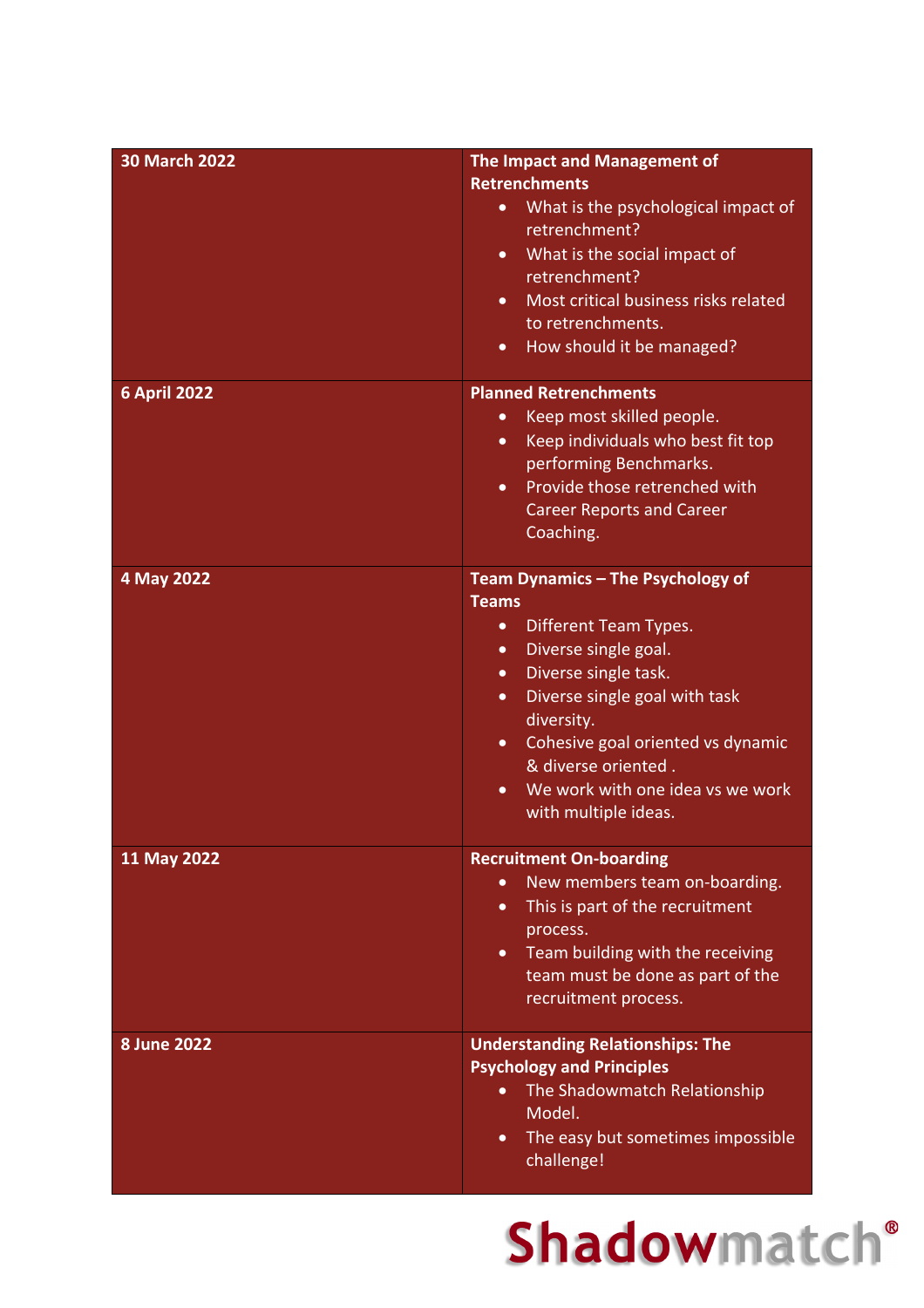| <b>15 June 2022</b>   | <b>Understanding Relationships: Practical and</b><br><b>Relationship Types</b><br>The Shadowmatch Relationship<br>$\bullet$<br>Reports.<br>How they work?<br>$\bullet$<br>Where to get them?<br>$\bullet$<br>How to use them?<br>$\bullet$                                                                                                                                                                                                         |
|-----------------------|----------------------------------------------------------------------------------------------------------------------------------------------------------------------------------------------------------------------------------------------------------------------------------------------------------------------------------------------------------------------------------------------------------------------------------------------------|
| 13 July 2022          | The Psychology of Skills and Effective<br><b>Learning</b><br>Which habits support the skills<br>$\bullet$<br>learning process?<br>What can be done to improve and<br>$\bullet$<br>enhance skills learning?<br>What is the difference between<br>skills learning & academic learning?<br>Should an employer recruit or<br>$\bullet$<br>develop skills? Or both?                                                                                     |
| <b>20 July 2022</b>   | <b>Team Building &amp; Team Analysis</b><br>General team building.<br>$\bullet$<br>Optimal team task allocation.<br>$\bullet$<br>Team On-boarding.<br>$\bullet$<br><b>Dysfunctional teams: Recovery.</b><br>$\bullet$<br>Optimal team management for<br>$\bullet$<br>team leaders and managers.                                                                                                                                                    |
| <b>17 August 2022</b> | <b>Personal Wellness</b><br>The building blocks of wellness.<br>The absence of trauma.<br>The key role of success.<br>$\bullet$<br><b>Conflict handling: Team Conflict</b><br>$\bullet$<br>(Team Analysis System). Personal<br>Conflict. Relationship Reports.<br>Relationship building: Eight<br>$\bullet$<br><b>Relationship Reports.</b><br>Personal enrichment reports: Full<br>$\bullet$<br>Feedback, Career Report, Study<br>Methods Report. |